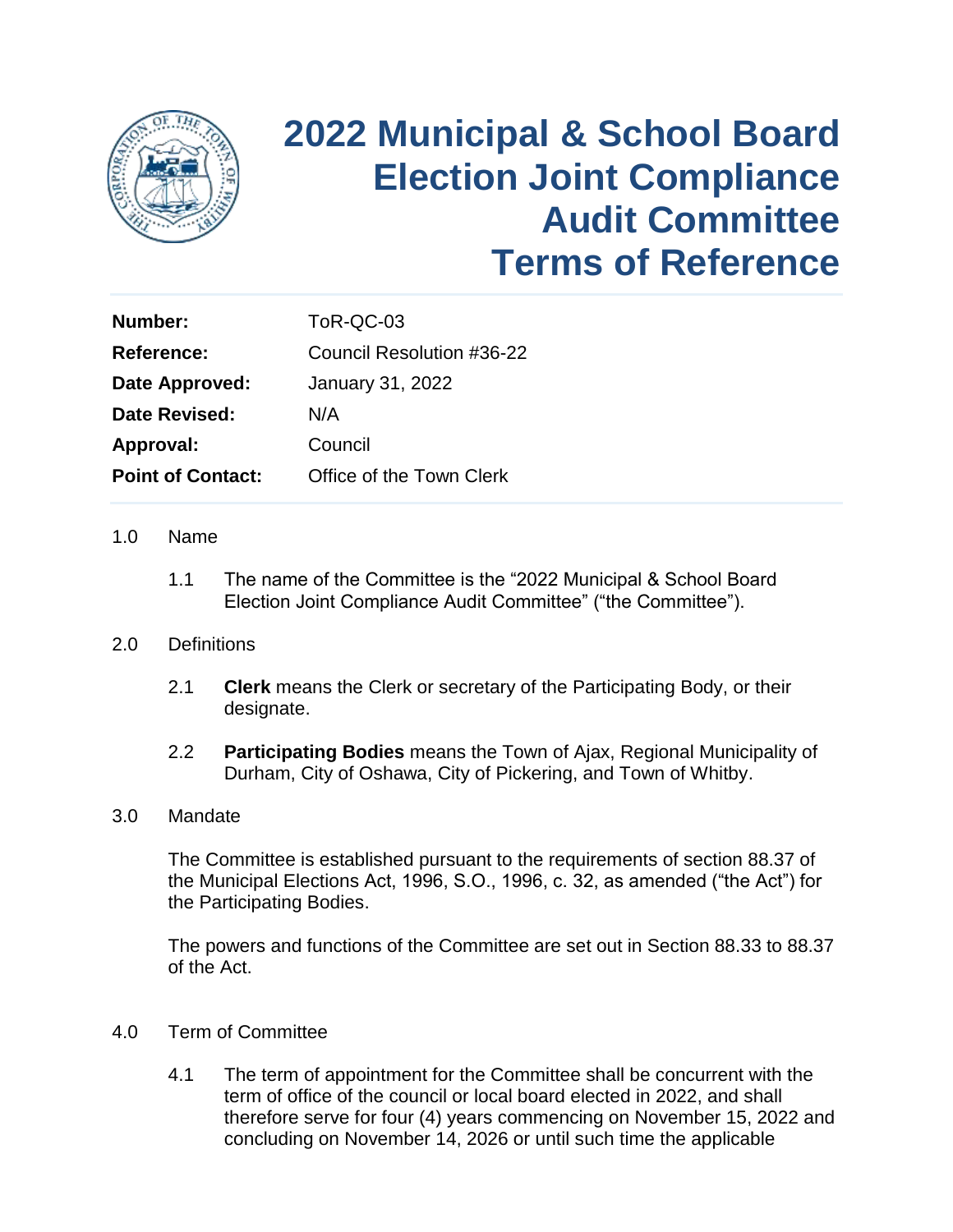Committee has disposed of any remaining matters in accordance with the Act, whichever is later.

- 5.0 Composition
	- 5.1 When a compliance audit application from an elector or a report from the Clerk indicating a candidate or registered third party has contravened any of the contribution limits under section 88.9 of the Act is received, the Committee comprised of three (3) members shall meet and consider the application and/or report in accordance with the Act.
	- 5.2 Members forming the Committee shall be selected by the Clerk from a roster of qualified individuals, who have been jointly recruited by the Clerks of the Participating Bodies.
	- 5.3 The following persons are ineligible for appointment
		- Employees or officers of any of the Participating Bodies;
		- A member of council or of a local board of any of the Participating Bodies;
		- Any persons who are candidates in an election of any of the Participating Bodies for which the Committee is established; or,
		- Any persons who are registered third parties in an election of any of the Participating Bodies for which the Committee is established
	- the Participating Bodies or register as a candidate or a third party with any 5.4 Should an appointed Committee Member accept employment with any of of the Participating Bodies, they will have been deemed to have resigned.
	- volunteer for, or contribute to, any candidate or registered third party in 5.5 All Committee Members shall agree in writing that they will not work or any capacity in an election of any of the Participating Bodies.
	- 5.6 If a person on the roster to serve on the Committee is identified as having participated or contributed to a candidate's campaign or registered third party, that person shall not be eligible to be selected as a Member with respect to a Compliance Audit Committee application within the applicable Participating Body where the participation or contribution to a campaign or registered third party occurred.
- 6.0 Conduct of Members
	- 6.1 Members of the Committee shall comply and conduct themselves in accordance with the Compliance Audit Committee Administrative Practices and Procedures established by the Clerk.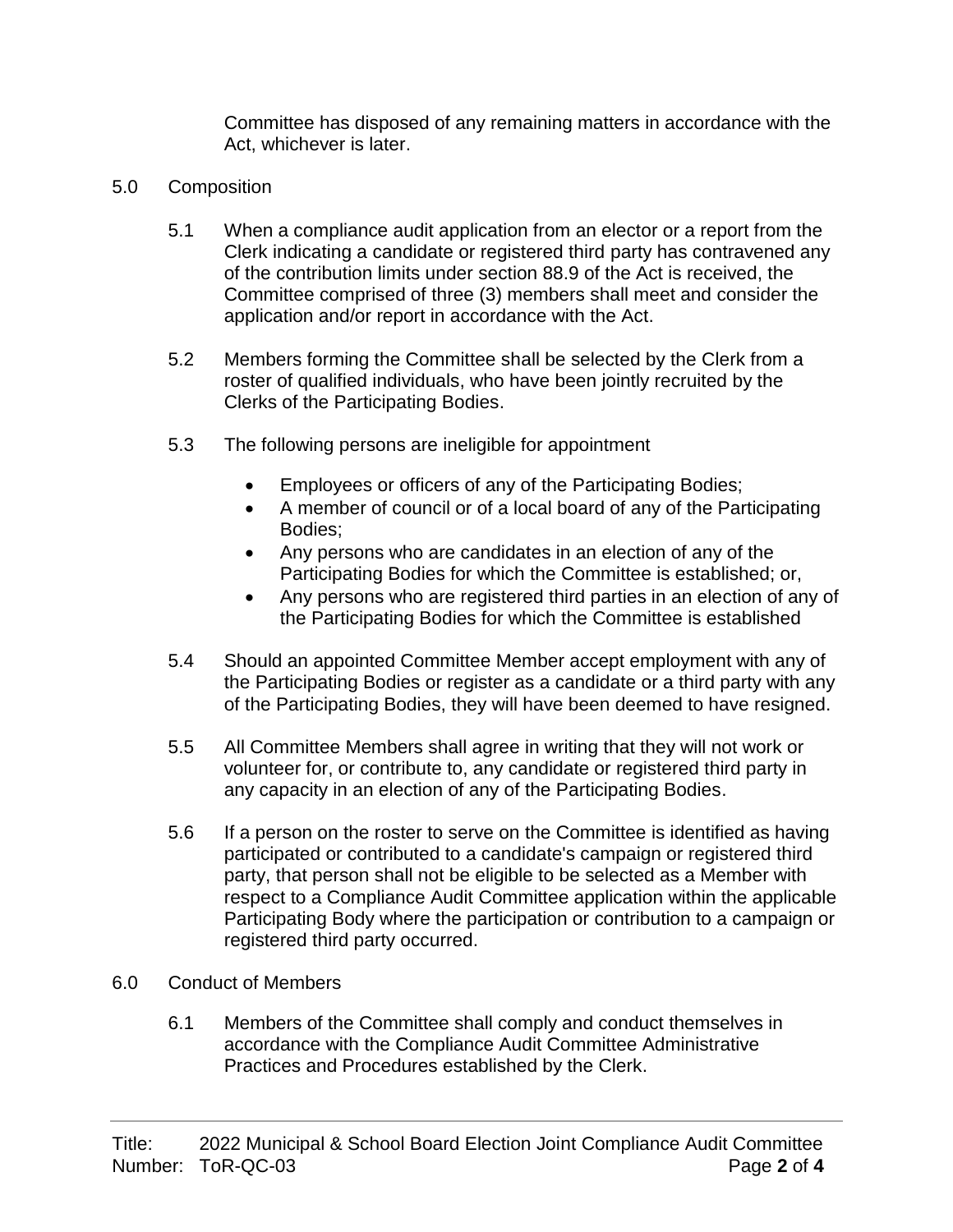- 6.2 Members shall not use their position on the Committee for any personal or political gain.
- 7.0 Remuneration

Remuneration will be as follows:

- 7.1 \$400.00 retainer fee (costs will be shared equally by the Participating Bodies) for those individuals on the roster. The retainer shall cover attendance at a mandatory training session and review of periodic updates or information supplied by the Clerk of a Participating Body. Payment of the retainer does not denote membership on a Compliance Audit Committee and covers the four (4) year term; and,
- paid to employees of the Town of Whitby. The per meeting rate shall cover review of background or agenda materials as required in preparation for a 7.2 \$350.00 per meeting, plus mileage in accordance with the rate normally meeting.
- 8.0 Membership Selection
	- circulation and on the websites of the Participating Bodies. Other 8.1 At a minimum, the recruitment of persons to be included on the roster of individuals shall be advertised in a local newspaper having general recruitment measures may be initiated by the Clerks of the Participating Bodies.
	- 8.2 All applicants will be required to complete an application and may be subject to further screening and an interview. The selection process will be determined by the Clerks of the Participating Bodies.
	- 8.3 Applicants must have the ability to understand and apply the election campaign finance provisions of the Act and must remain impartial in order to fulfill their responsibilities.
	- 8.4 Preference will be given to candidates that have experience related to compliance audit activities or investigative or adjudicative processes.
	- 8.5 The following criteria will be considered when appointing members:
		- Demonstrated knowledge and understanding of municipal election campaign financing rules;
		- Proven analytical and decision-making skills;
		- Experience working on committees, boards, adjudicative bodies, task forces or similar settings;